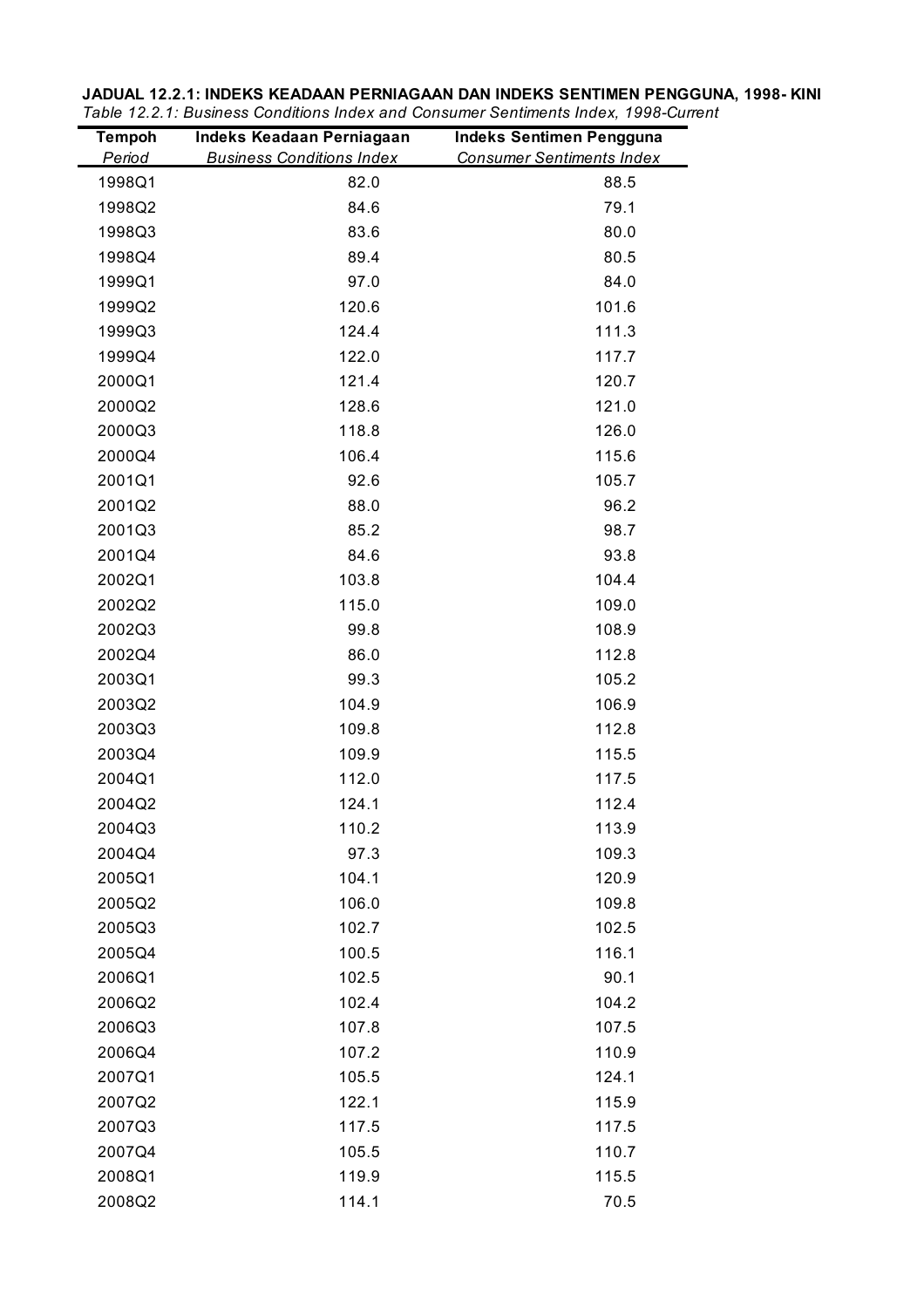| <b>Tempoh</b> | Indeks Keadaan Perniagaan        | <b>Indeks Sentimen Pengguna</b>  |
|---------------|----------------------------------|----------------------------------|
| Period        | <b>Business Conditions Index</b> | <b>Consumer Sentiments Index</b> |
| 2008Q3        | 99.6                             | 88.9                             |
| 2008Q4        | 53.8                             | 71.4                             |
| 2009Q1        | 61.1                             | 78.9                             |
| 2009Q2        | 105.2                            | 105.8                            |
| 2009Q3        | 113.7                            | 105.4                            |
| 2009Q4        | 118.8                            | 109.6                            |
| 2010Q1        | 124.0                            | 114.2                            |
| 2010Q2        | 119.6                            | 110.4                            |
| 2010Q3        | 99.5                             | 115.8                            |
| 2010Q4        | 99.5                             | 117.2                            |
| 2011Q1        | 113.3                            | 108.2                            |
| 2011Q2        | 114.0                            | 107.9                            |
| 2011Q3        | 104.5                            | 108.7                            |
| 2011Q4        | 96.6                             | 106.3                            |
| 2012Q1        | 116.5                            | 114.3                            |
| 2012Q2        | 111.5                            | 114.9                            |
| 2012Q3        | 96.0                             | 118.3                            |
| 2012Q4        | 94.1                             | 118.7                            |
| 2013Q1        | 92.6                             | 122.9                            |
| 2013Q2        | 114.2                            | 109.7                            |
| 2013Q3        | 98.6                             | 102.0                            |
| 2013Q4        | 92.0                             | 82.4                             |
| 2014Q1        | 103.1                            | 96.8                             |
| 2014Q2        | 113.0                            | 100.1                            |
| 2014Q3        | 95.9                             | 98.0                             |
| 2014Q4        | 86.4                             | 83.0                             |
| 2015Q1        | 101.0                            | 72.6                             |
| 2015Q2        | 95.4                             | 71.7                             |
| 2015Q3        | 86.4                             | 70.2                             |
| 2015Q4        | 87.1                             | 63.8                             |
| 2016Q1        | 92.9                             | 72.9                             |
| 2016Q2        | 106.4                            | 78.5                             |
| 2016Q3        | 83.9                             | 73.6                             |
| 2016Q4        | 81.2                             | 69.8                             |
| 2017Q1        | 112.7                            | 76.6                             |
| 2017Q2        | 114.1                            | 79.7                             |
| 2017Q3        | 103.1                            | 77.1                             |
| 2017Q4        | 101.5                            | 82.6                             |
| 2018Q1        | 98.6                             | 91.0                             |
| 2018Q2        | 116.3                            | 132.9                            |
| 2018Q3        | 108.8                            | 107.5                            |
| 2018Q4        | 95.3                             | 96.8                             |

**JADUAL 12.2.1: INDEKS KEADAAN PERNIAGAAN DAN INDEKS SENTIMEN PENGGUNA, 1998- KINI** *Table 12.2.1: Business Conditions Index and Consumer Sentiments Index, 1998-Current*